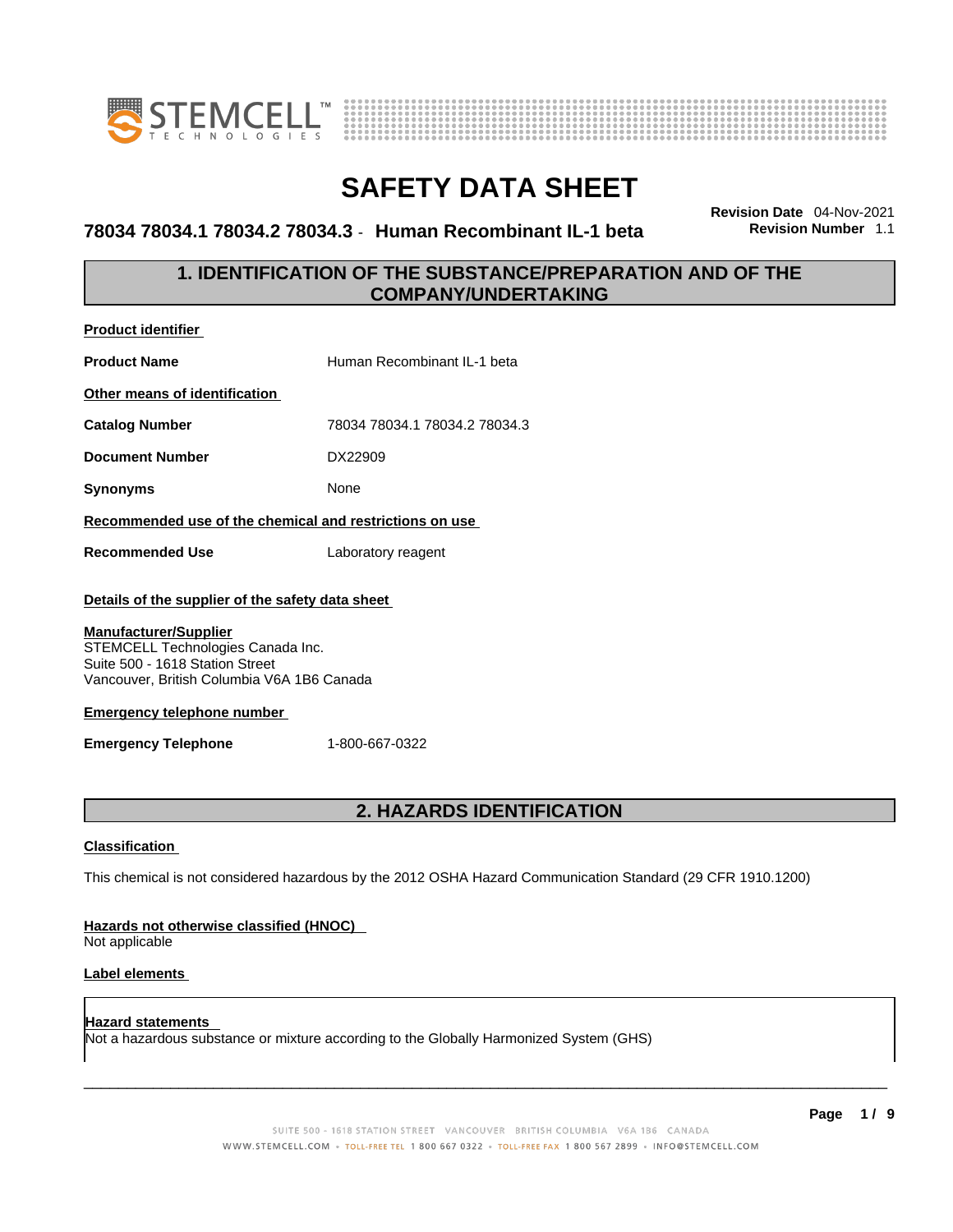



## \_\_\_\_\_\_\_\_\_\_\_\_\_\_\_\_\_\_\_\_\_\_\_\_\_\_\_\_\_\_\_\_\_\_\_\_\_\_\_\_\_\_\_\_\_\_\_\_\_\_\_\_\_\_\_\_\_\_\_\_\_\_\_\_\_\_\_\_\_\_\_\_\_\_\_\_\_\_\_\_\_\_\_\_\_\_\_\_\_\_\_\_\_ **Revision Date** 04-Nov-2021 **78034 78034.1 78034.2 78034.3** - **Human Recombinant IL-1 beta Revision Number** 1.1

The product contains no substances which at their given concentration, are considered to be hazardous to health.

**Appearance** No information available **Physical state** Solid **Odor** No data available

**Other Information**  Not applicable

- **Unknown acute toxicity** 0 % of the mixture consists of ingredient(s) of unknown toxicity 0 % of the mixture consists of ingredient(s) of unknown acute oral toxicity
	-
	- 0 % of the mixture consists of ingredient(s) of unknown acute dermal toxicity

0 % of the mixture consists of ingredient(s) of unknown acute inhalation toxicity (gas)

0 % of the mixture consists of ingredient(s) of unknown acute inhalation toxicity (vapor)

0 % of the mixture consists of ingredient(s) of unknown acute inhalation toxicity (dust/mist)

### **3. COMPOSITION/INFORMATION ON INGREDIENTS**

### **Substance**

Not a hazardous substance or mixture according to the Globally Harmonized System (GHS)

\*The exact percentage (concentration) of composition has been withheld as a trade secret.

### **4. FIRST AID MEASURES**

### **Description of first aid measures**

| <b>Inhalation</b>                                           | Remove to fresh air.                                                                                                    |
|-------------------------------------------------------------|-------------------------------------------------------------------------------------------------------------------------|
| Eye contact                                                 | Rinse thoroughly with plenty of water for at least 15 minutes, lifting lower and upper eyelids.<br>Consult a physician. |
| <b>Skin contact</b>                                         | Wash skin with soap and water.                                                                                          |
| Ingestion                                                   | Clean mouth with water and drink afterwards plenty of water.                                                            |
| Most important symptoms and effects, both acute and delayed |                                                                                                                         |
| <b>Symptoms</b>                                             | No information available.                                                                                               |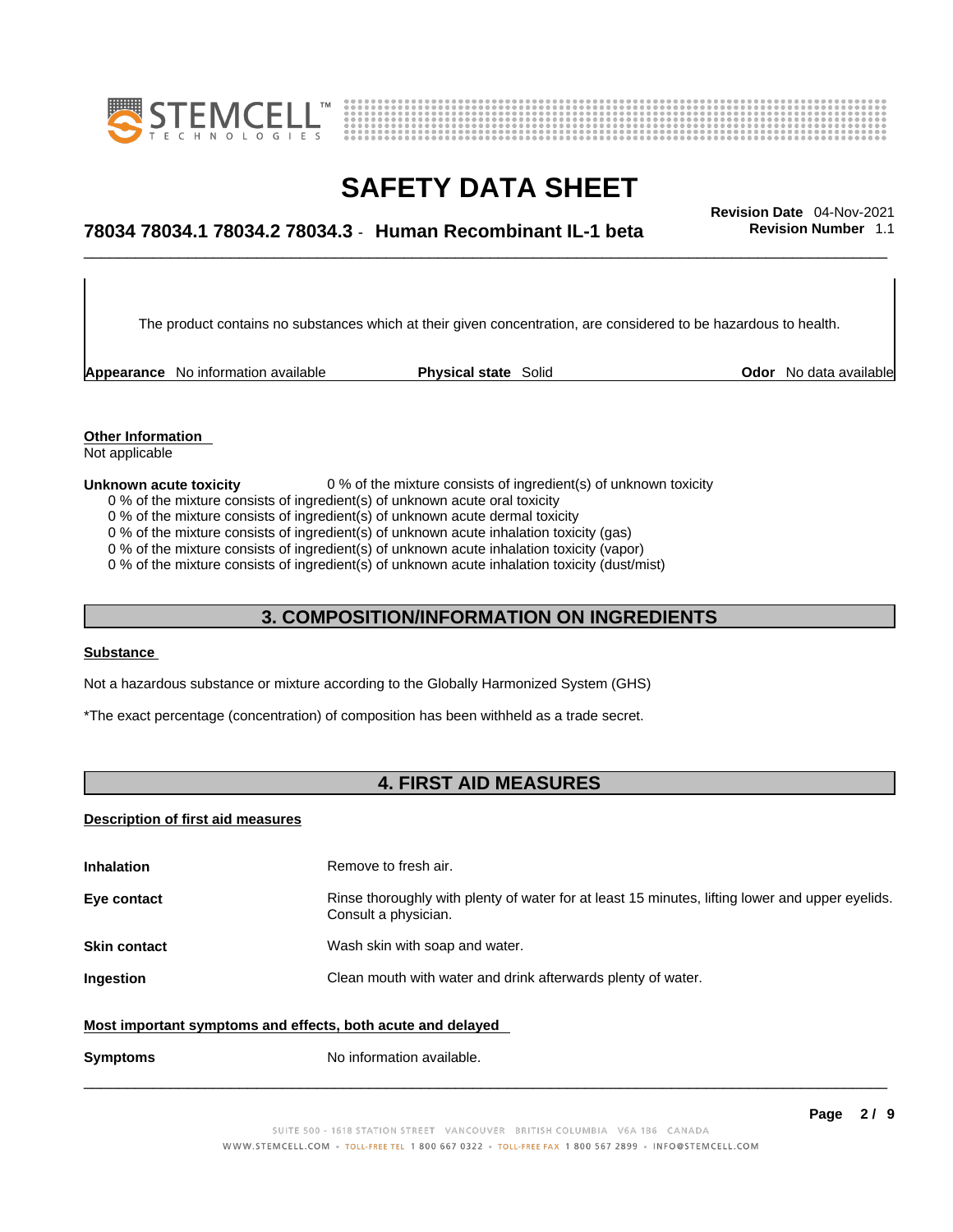



## \_\_\_\_\_\_\_\_\_\_\_\_\_\_\_\_\_\_\_\_\_\_\_\_\_\_\_\_\_\_\_\_\_\_\_\_\_\_\_\_\_\_\_\_\_\_\_\_\_\_\_\_\_\_\_\_\_\_\_\_\_\_\_\_\_\_\_\_\_\_\_\_\_\_\_\_\_\_\_\_\_\_\_\_\_\_\_\_\_\_\_\_\_ **Revision Date** 04-Nov-2021 **78034 78034.1 78034.2 78034.3** - **Human Recombinant IL-1 beta Revision Number** 1.1

| Indication of any immediate medical attention and special treatment needed                                       |                                                                                                                                       |  |
|------------------------------------------------------------------------------------------------------------------|---------------------------------------------------------------------------------------------------------------------------------------|--|
| Note to physicians                                                                                               | Treat symptomatically.                                                                                                                |  |
| <b>5. FIRE-FIGHTING MEASURES</b>                                                                                 |                                                                                                                                       |  |
| <b>Suitable Extinguishing Media</b>                                                                              | Use extinguishing measures that are appropriate to local circumstances and the<br>surrounding environment.                            |  |
| Unsuitable extinguishing media                                                                                   | CAUTION: Use of water spray when fighting fire may be inefficient.                                                                    |  |
| Specific hazards arising from the<br>chemical                                                                    | No information available.                                                                                                             |  |
| <b>Explosion data</b><br><b>Sensitivity to Mechanical Impact None.</b><br><b>Sensitivity to Static Discharge</b> | None.                                                                                                                                 |  |
| Special protective equipment for<br>fire-fighters                                                                | Firefighters should wear self-contained breathing apparatus and full firefighting turnout<br>gear. Use personal protection equipment. |  |
|                                                                                                                  |                                                                                                                                       |  |

### **6. ACCIDENTAL RELEASE MEASURES**

| Personal precautions, protective equipment and emergency procedures |  |
|---------------------------------------------------------------------|--|
|---------------------------------------------------------------------|--|

| <b>Personal precautions</b> | Ensure adequate ventilation. |
|-----------------------------|------------------------------|
|                             |                              |

| <b>Environmental precautions</b>                     |                                                                                      |
|------------------------------------------------------|--------------------------------------------------------------------------------------|
| <b>Environmental precautions</b>                     | See Section 12 for additional Ecological Information.                                |
| Methods and material for containment and cleaning up |                                                                                      |
| <b>Methods for containment</b>                       | Prevent further leakage or spillage if safe to do so.                                |
| Methods for cleaning up                              | Pick up and transfer to properly labeled containers.                                 |
| <b>Prevention of secondary hazards</b>               | Clean contaminated objects and areas thoroughly observing environmental regulations. |

### **7. HANDLING AND STORAGE**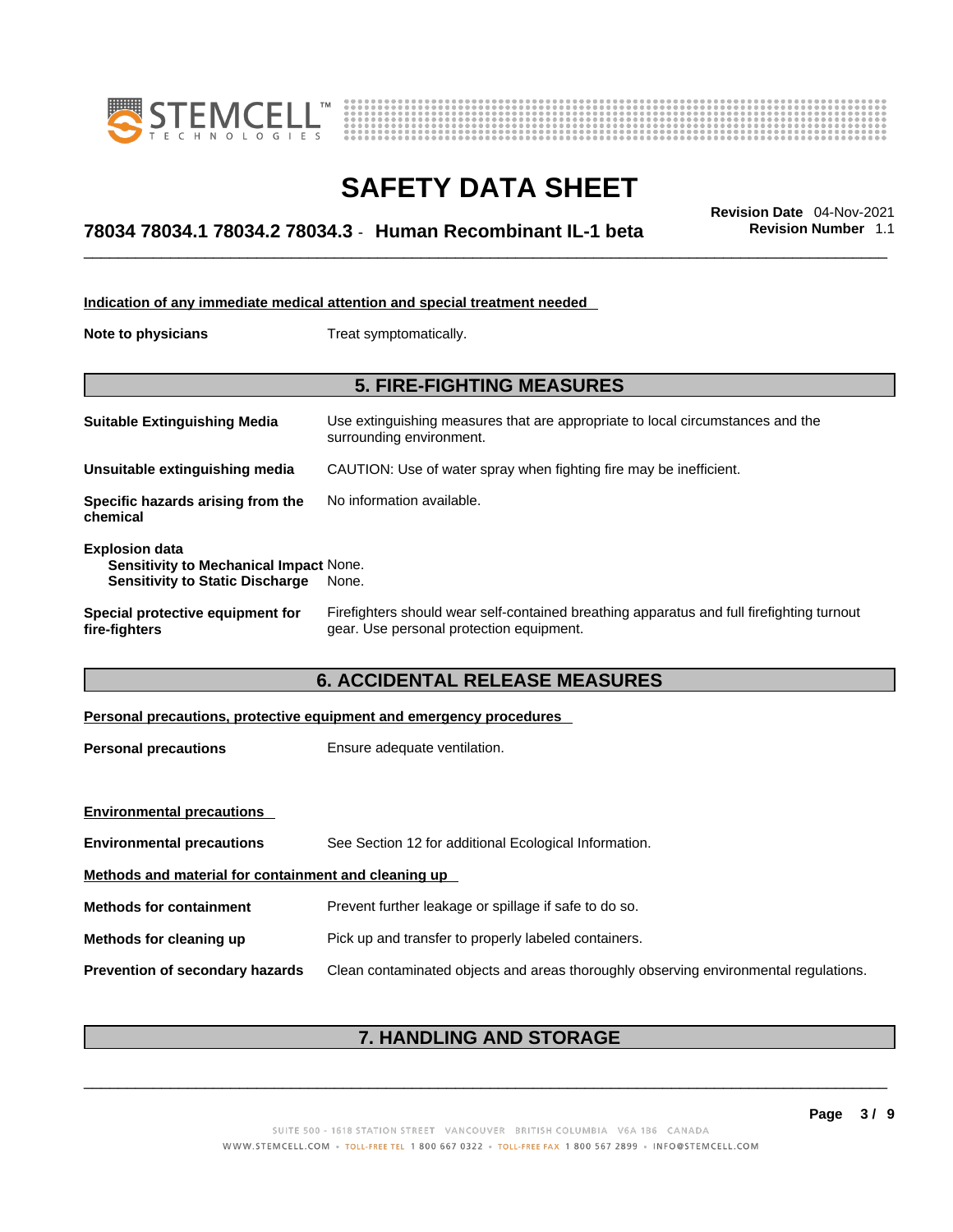



## \_\_\_\_\_\_\_\_\_\_\_\_\_\_\_\_\_\_\_\_\_\_\_\_\_\_\_\_\_\_\_\_\_\_\_\_\_\_\_\_\_\_\_\_\_\_\_\_\_\_\_\_\_\_\_\_\_\_\_\_\_\_\_\_\_\_\_\_\_\_\_\_\_\_\_\_\_\_\_\_\_\_\_\_\_\_\_\_\_\_\_\_\_ **Revision Date** 04-Nov-2021 **78034 78034.1 78034.2 78034.3** - **Human Recombinant IL-1 beta Revision Number** 1.1

**Precautions for safe handling**

**Advice on safe handling** Handle in accordance with good industrial hygiene and safety practice.

### **Conditions for safe storage, including any incompatibilities**

**Storage Conditions** Store in accordance with information listed on the Product Information Sheet (PIS).

### **8. EXPOSURE CONTROLS/PERSONAL PROTECTION**

| <b>Control parameters</b>                                             |                                                                                                                                                                                                                                                                                                                                                                                                                        |  |
|-----------------------------------------------------------------------|------------------------------------------------------------------------------------------------------------------------------------------------------------------------------------------------------------------------------------------------------------------------------------------------------------------------------------------------------------------------------------------------------------------------|--|
| <b>Exposure Limits</b>                                                | The following ingredients are the only ingredients of the product above the cut-off level (or<br>level that contributes to the hazard classification of the mixture) which have an exposure<br>limit applicable in the region for which this safety data sheet is intended or other<br>recommended limit. At this time, the other relevant constituents have no known exposure<br>limits from the sources listed here. |  |
| <b>Appropriate engineering controls</b>                               |                                                                                                                                                                                                                                                                                                                                                                                                                        |  |
| <b>Engineering controls</b>                                           | <b>Showers</b><br>Eyewash stations<br>Ventilation systems.                                                                                                                                                                                                                                                                                                                                                             |  |
| Individual protection measures, such as personal protective equipment |                                                                                                                                                                                                                                                                                                                                                                                                                        |  |
| <b>Eye/face protection</b>                                            | No special protective equipment required.                                                                                                                                                                                                                                                                                                                                                                              |  |
| Skin and body protection                                              | No special protective equipment required.                                                                                                                                                                                                                                                                                                                                                                              |  |
| <b>Respiratory protection</b>                                         | No protective equipment is needed under normal use conditions. If exposure limits are<br>exceeded or irritation is experienced, ventilation and evacuation may be required.                                                                                                                                                                                                                                            |  |
| General hygiene considerations                                        | Handle in accordance with good industrial hygiene and safety practice.                                                                                                                                                                                                                                                                                                                                                 |  |

### **9. PHYSICAL AND CHEMICAL PROPERTIES**

**Information on basic physical and chemical properties Physical state** Solid<br> **Appearance** No in **Appearance** No information available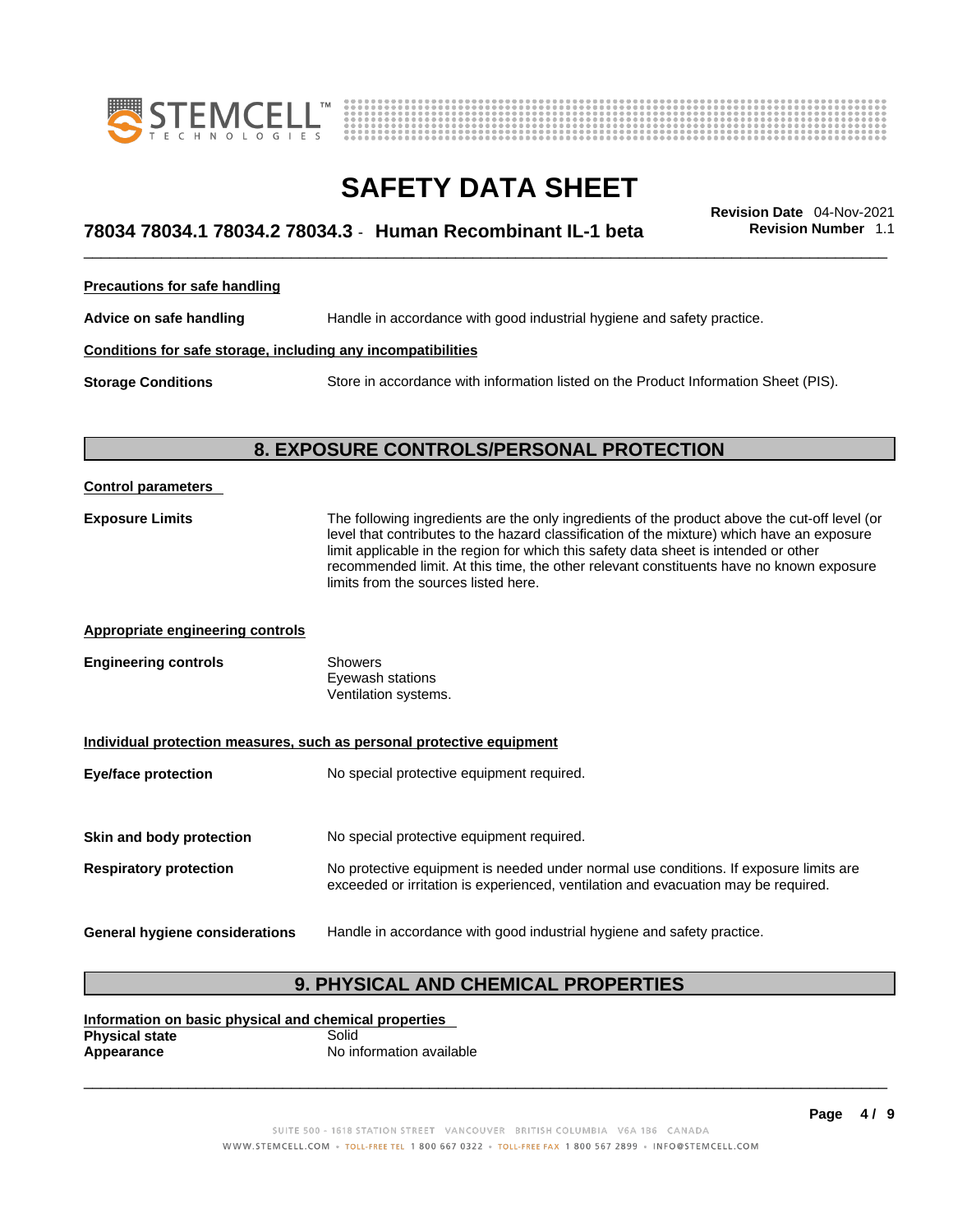



## \_\_\_\_\_\_\_\_\_\_\_\_\_\_\_\_\_\_\_\_\_\_\_\_\_\_\_\_\_\_\_\_\_\_\_\_\_\_\_\_\_\_\_\_\_\_\_\_\_\_\_\_\_\_\_\_\_\_\_\_\_\_\_\_\_\_\_\_\_\_\_\_\_\_\_\_\_\_\_\_\_\_\_\_\_\_\_\_\_\_\_\_\_ **Revision Date** 04-Nov-2021 **78034 78034.1 78034.2 78034.3** - **Human Recombinant IL-1 beta Revision Number** 1.1

**Odor No data available**<br> **Odor threshold No data available Odor** threshold

**Explosive properties** No data available<br> **Oxidizing properties** No information available **pH**<br>
No data available Melting point / freezing point / No data available Mone known **Melting point / freezing point** No data available None known<br> **Boiling point / boiling range** No data available None known **Boiling point / boiling range** No data available None known<br> **Flash noint** None known<br>
No data available None Known **Flash point**<br> **Flash point**<br> **Fvanoration rate** None Known<br>
No data available None Known<br>
None known **Evaporation rate Flammability (solid, gas)** No data available None Known None known **Flammability Limit in Air None known None known Upper flammability limit:** No data available **Lower flammability limit:** No data available **Vapor pressure** The Society No data available and the None known<br> **Vapor density** No data available None known **Vapor density** No data available None known **Relative density 1988 Control and Social Article Relative density None known<br>
<b>Water solubility** No data available None known **Water solubility Solubility in other solvents** No data available None known **Partition coefficient No data available None known Autoignition temperature** No data available None known<br> **Decomposition temperature** No data available None known **Decomposition temperature** No data available **None known**<br>
No data available **None known**<br>
None known **Kinematic viscosity** No data available<br> **Dynamic viscosity** No data available **Dynamic viscosity No data available None known** 

**Other Information Softening point**<br> **Molecular weight**<br> **Molecular weight**<br> **Molecular weight**<br> **Molecular weight** 

**Color Color Color No** information available

**No information available** 

**Molecular weight Molecular is a structure of the No information available Molecular formula Molecular System Molecular formula** No information available **VOC Content (%)** No information available **Liquid Density** No information available **Bulk density No information available** 

#### **Property Remarks •** Method **Values Remarks** •**Method**

### **10. STABILITY AND REACTIVITY**

| <b>Reactivity</b>                                                       | No information available.                                                  |
|-------------------------------------------------------------------------|----------------------------------------------------------------------------|
| <b>Chemical stability</b>                                               | Stable under recommended transport or storage conditions.                  |
| <b>Possibility of hazardous reactions</b> None under normal processing. |                                                                            |
| <b>Conditions to avoid</b>                                              | None known based on information supplied.                                  |
| Incompatible materials                                                  | None known based on information supplied.                                  |
|                                                                         | Hazardous decomposition products None known based on information supplied. |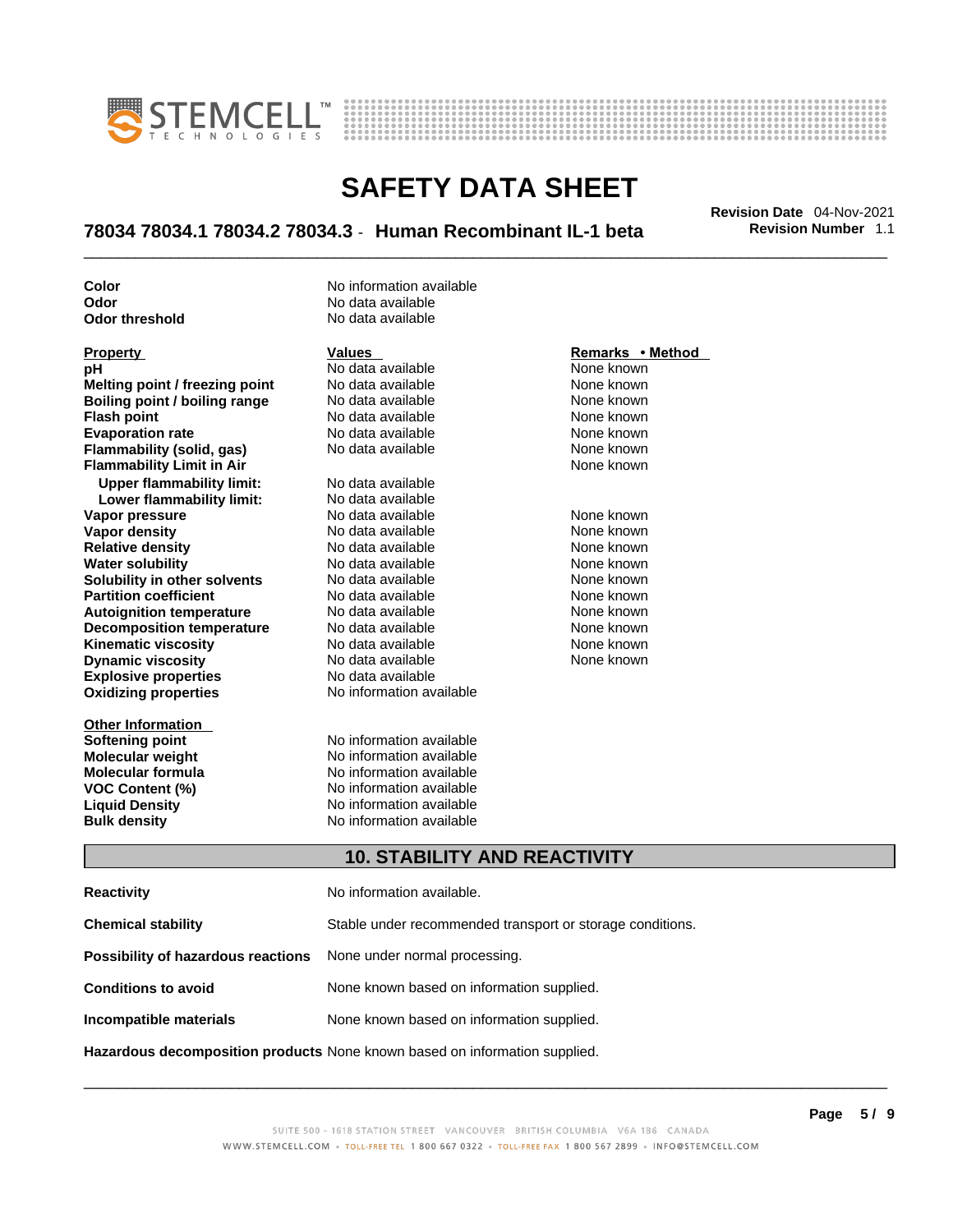



## \_\_\_\_\_\_\_\_\_\_\_\_\_\_\_\_\_\_\_\_\_\_\_\_\_\_\_\_\_\_\_\_\_\_\_\_\_\_\_\_\_\_\_\_\_\_\_\_\_\_\_\_\_\_\_\_\_\_\_\_\_\_\_\_\_\_\_\_\_\_\_\_\_\_\_\_\_\_\_\_\_\_\_\_\_\_\_\_\_\_\_\_\_ **Revision Date** 04-Nov-2021 **78034 78034.1 78034.2 78034.3** - **Human Recombinant IL-1 beta Revision Number** 1.1

### **11. TOXICOLOGICAL INFORMATION**

**Information on likely routes of exposure**

| <b>Product Information</b> |                                                                   |
|----------------------------|-------------------------------------------------------------------|
| <b>Inhalation</b>          | Specific test data for the substance or mixture is not available. |
| Eye contact                | Specific test data for the substance or mixture is not available. |
| <b>Skin contact</b>        | Specific test data for the substance or mixture is not available. |
| Ingestion                  | Specific test data for the substance or mixture is not available. |
|                            |                                                                   |

**Symptoms related to the physical,chemical and toxicological characteristics**

**Symptoms** No information available.

### **Numerical measures of toxicity**

### **Acute toxicity**

**Unknown acute toxicity** 0 % of the mixture consists of ingredient(s) of unknown toxicity

0 % of the mixture consists of ingredient(s) of unknown acute oral toxicity

0 % of the mixture consists of ingredient(s) of unknown acute dermal toxicity

0 % of the mixture consists of ingredient(s) of unknown acute inhalation toxicity (gas)

0 % of the mixture consists of ingredient(s) of unknown acute inhalation toxicity (vapor)

0 % of the mixture consists of ingredient(s) of unknown acute inhalation toxicity (dust/mist)

Product Information

### **Delayed and immediate effects as well as chronic effects from short and long-term exposure**

| <b>Skin corrosion/irritation</b>                                       | No information available. |
|------------------------------------------------------------------------|---------------------------|
| <b>Product Information</b>                                             |                           |
| Serious eye damage/eye irritation                                      | No information available. |
| <b>Product Information</b>                                             |                           |
| <b>Respiratory or skin sensitization</b><br><b>Product Information</b> | No information available. |
|                                                                        |                           |
| <b>Germ cell mutagenicity</b><br><b>Product Information</b>            | No information available. |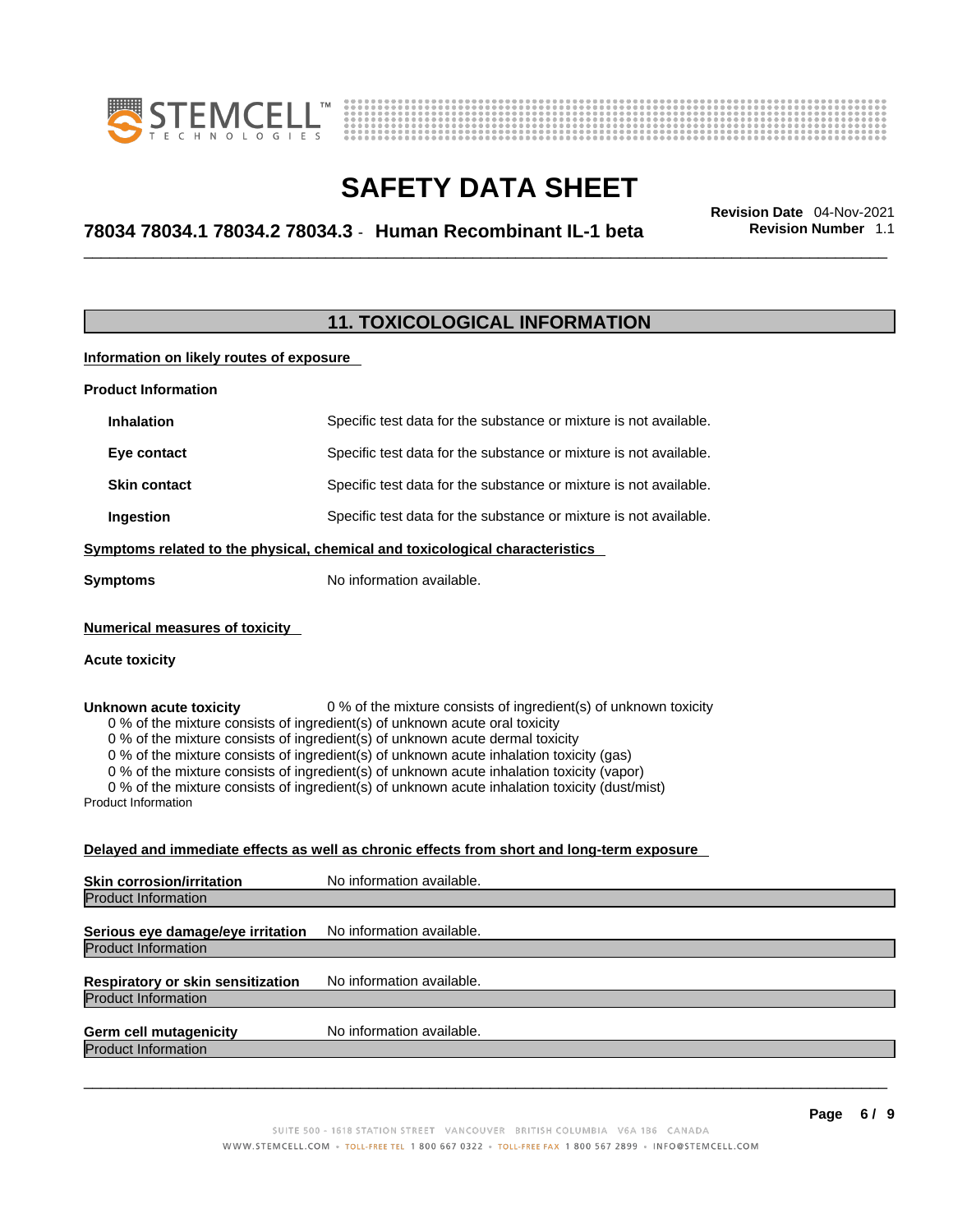



## \_\_\_\_\_\_\_\_\_\_\_\_\_\_\_\_\_\_\_\_\_\_\_\_\_\_\_\_\_\_\_\_\_\_\_\_\_\_\_\_\_\_\_\_\_\_\_\_\_\_\_\_\_\_\_\_\_\_\_\_\_\_\_\_\_\_\_\_\_\_\_\_\_\_\_\_\_\_\_\_\_\_\_\_\_\_\_\_\_\_\_\_\_ **Revision Date** 04-Nov-2021 **78034 78034.1 78034.2 78034.3** - **Human Recombinant IL-1 beta Revision Number** 1.1

| Carcinogenicity                   | No information available.                                                 |  |
|-----------------------------------|---------------------------------------------------------------------------|--|
| <b>Reproductive toxicity</b>      | No information available.                                                 |  |
|                                   | <b>Product Information</b>                                                |  |
| <b>STOT - single exposure</b>     | No information available.                                                 |  |
|                                   | <b>Product Information</b>                                                |  |
| <b>STOT - repeated exposure</b>   | No information available.                                                 |  |
| <b>Product Information</b>        |                                                                           |  |
| <b>Aspiration hazard</b>          | No information available.                                                 |  |
| <b>12. ECOLOGICAL INFORMATION</b> |                                                                           |  |
| <b>Ecotoxicity</b>                | The environmental impact of this product has not been fully investigated. |  |
| <b>Product Information</b>        |                                                                           |  |
| Persistence and degradability     | No information available.                                                 |  |
| <b>Bioaccumulation</b>            | There is no data for this product.                                        |  |
| Other adverse effects             | No information available.                                                 |  |

### **13. DISPOSAL CONSIDERATIONS**

| Waste treatment methods                |                                                                                                                    |
|----------------------------------------|--------------------------------------------------------------------------------------------------------------------|
| Waste from residues/unused<br>products | Dispose of in accordance with local regulations. Dispose of waste in accordance with<br>environmental legislation. |
| Contaminated packaging                 | Do not reuse empty containers.                                                                                     |

### **14. TRANSPORT INFORMATION**

DOT Not regulated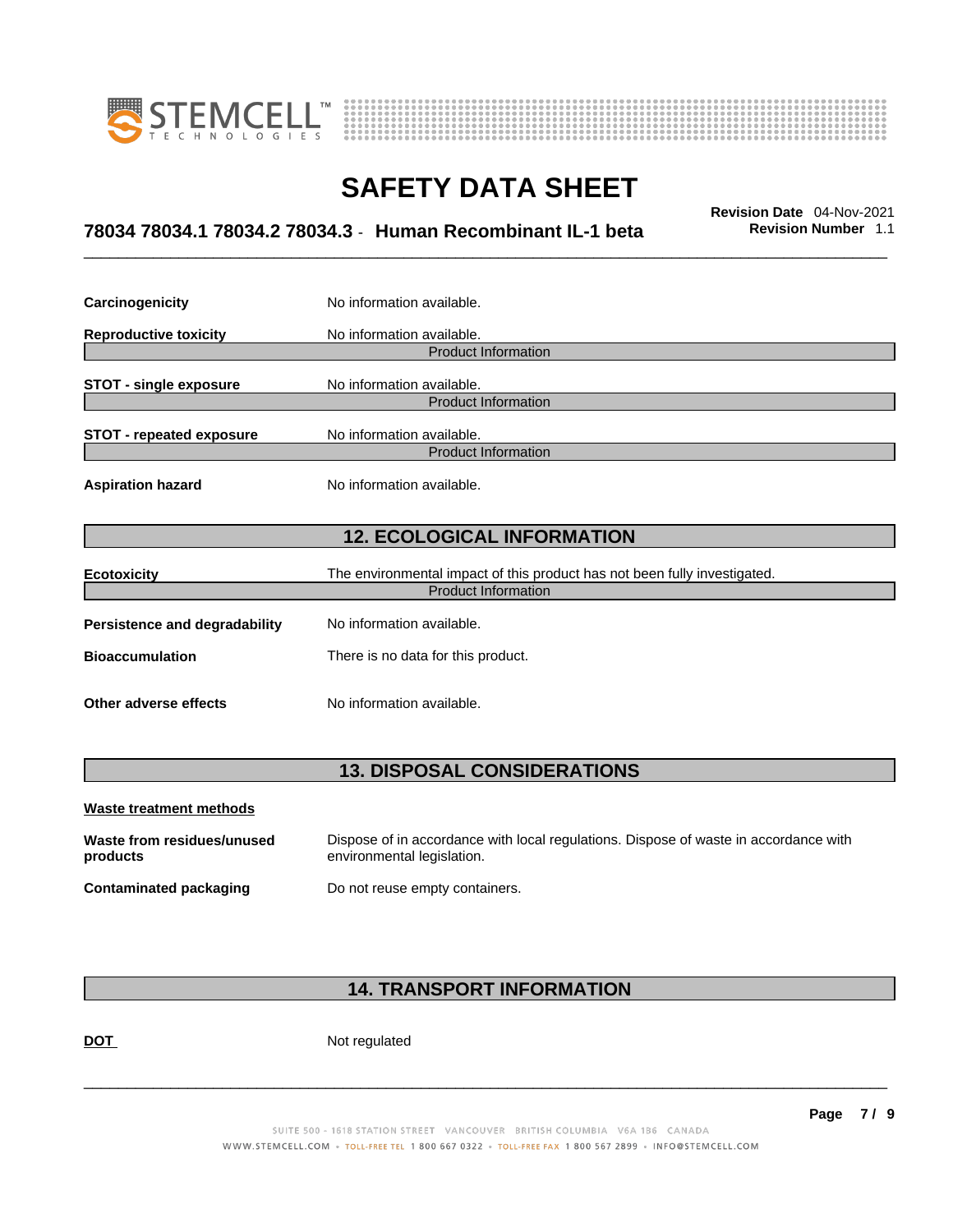



## \_\_\_\_\_\_\_\_\_\_\_\_\_\_\_\_\_\_\_\_\_\_\_\_\_\_\_\_\_\_\_\_\_\_\_\_\_\_\_\_\_\_\_\_\_\_\_\_\_\_\_\_\_\_\_\_\_\_\_\_\_\_\_\_\_\_\_\_\_\_\_\_\_\_\_\_\_\_\_\_\_\_\_\_\_\_\_\_\_\_\_\_\_ **Revision Date** 04-Nov-2021 **78034 78034.1 78034.2 78034.3** - **Human Recombinant IL-1 beta Revision Number** 1.1

| <u>TDG</u>  | Not regulated |
|-------------|---------------|
| <b>MEX</b>  | Not regulated |
| ICAO (air)  | Not regulated |
| IATA        | Not regulated |
| <b>IMDG</b> | Not regulated |
| <b>RID</b>  | Not regulated |
| <b>ADR</b>  | Not regulated |
| <b>ADN</b>  | Not regulated |
|             |               |

### **15. REGULATORY INFORMATION**

| <b>International Inventories</b> |                 |  |
|----------------------------------|-----------------|--|
| TSCA                             | Does not comply |  |
| <b>DSL/NDSL</b>                  | Does not comply |  |
| <b>EINECS/ELINCS</b>             | Does not comply |  |
| <b>ENCS</b>                      | Does not comply |  |
| <b>IECSC</b>                     | Does not comply |  |
| <b>KECL</b>                      | Does not comply |  |
| <b>PICCS</b>                     | Does not comply |  |
| AICS                             | Does not comply |  |

 **Legend:** 

 **TSCA** - United States Toxic Substances Control Act Section 8(b) Inventory

 **DSL/NDSL** - Canadian Domestic Substances List/Non-Domestic Substances List

 **EINECS/ELINCS** - European Inventory of Existing Chemical Substances/European List of Notified Chemical Substances

 **ENCS** - Japan Existing and New Chemical Substances

 **IECSC** - China Inventory of Existing Chemical Substances

 **KECL** - Korean Existing and Evaluated Chemical Substances

 **PICCS** - Philippines Inventory of Chemicals and Chemical Substances

 **AICS** - Australian Inventory of Chemical Substances

#### **US Federal Regulations**

#### **SARA 313**

Section 313 of Title III of the Superfund Amendments and Reauthorization Act of 1986 (SARA). This product does not contain any chemicals which are subject to the reporting requirements of the Act and Title 40 of the Code of Federal Regulations, Part 372.

| N٥ |  |
|----|--|
| Nο |  |
| Nο |  |
|    |  |